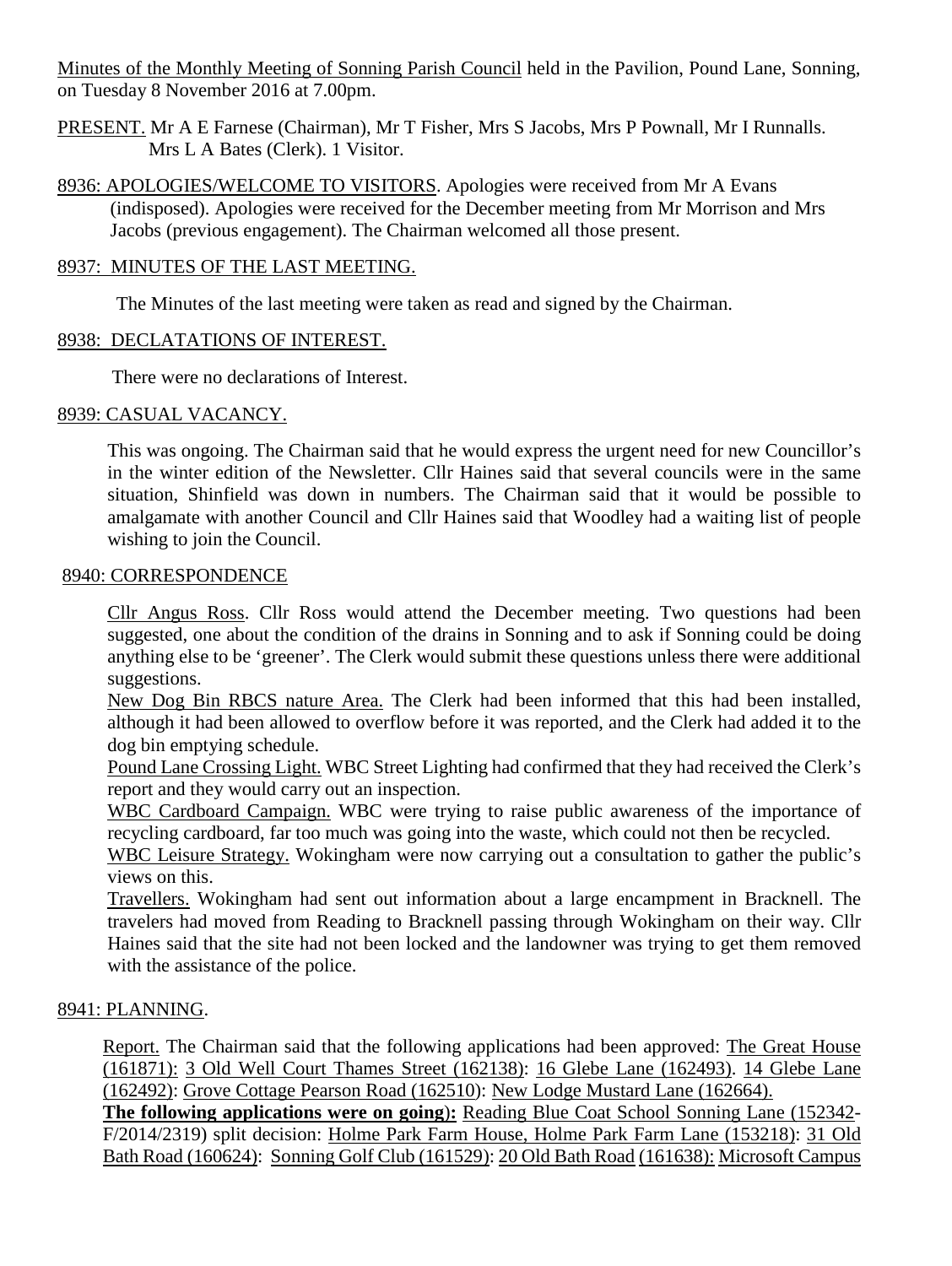Thames Valley Park (161733): Reading Blue Coat School (161860) F/2014/2319. Chestnut House Mustard Lane (161970):

**The following applications had been approved**: The Great House (161871): 3 Old Well Court Thames Street (162138): 16 Glebe Lane (162493). 14 Glebe Lane (162492): Grove Cottage Pearson Road (162510): New Lodge Mustard Lane (162664).

**The following applications had been refused**. There were no refusals.

**The following new applications had been received.** South Meadow Cottage (161434). Proposed erection of single storey outbuilding to provide gym and store plus provision of car port. Pavilion, Recreation Ground (162872). Erection of a cricket training net facility at the existing site

# 8942: CONSERVATION AREA ASSESSMENT.

The Chairman said that the exhibition on 26/27 October had gone very well. Several members of the Council and the Society had spent an hour of two assisting, or deputising for, Giles Stephens the WBC Conservation Officer. Approximately 50 people has visited the exhibition, which was a reasonable turnout. The latest update on progress was that assessing the comments and integrating them into the document might take longer than expected and delay it getting onto the agenda for the executive to sign off, until the new-year.

## 8943: QUESTIONS FOR BOROUGH COUNCILLOR.

The Chairman said that there had been some concern about the Land Supply list, which had been complied following the call for sites. Cllr Haines said that inclusion on the list did not mean that the area would be developed. There was a process for assessment (suitability, availability or able to be delivered) prior to any land being included on the preferred option list, many would be unsuitable. Cllr Haines said that he was concerned about the University, they had been selling their land off elsewhere. There were talks about building a new town, possibly near Grazeley, with 15,000 houses. West Berks and Reading would the main beneficiaries and Wokingham would have a smaller share of the housing. There would be a new railway and other facilities but it was near AWE. Mr Fisher asked about the third bridge and Cllr Haines said it had gone very quiet. Local traffic was particularly bad due to one or two major accidents on the M4 and repairs to the flyover would take at least a year. The concrete was failing (concrete cancer) and the work would be carried out over several months rather than closing the route for two weeks. The proposed electrification of the railway had also been put on hold due to the failure of one of the piling machines. The anticipated completion date was now 2024. The Chairman said that OCC were intending to raise the Playhatch Road and another public meeting had been arranged. Mrs Jacobs would confirm the date. Cllr Haines said that Wokingham Social Services were to merge with Maidenhead and Windsor. Cllr Haines would endeavour to attend the December meeting.

## 8944: PARISHIONER QUESTIONS

There were no questions from parishioners.

## 8945: FINANCE.

.

- a) Report. The Clerk had prepared a report which was noted.
- b) Allocation of CIL Funds. The Chairman said that he understood that Shinfield wanted to build a community centre however but this had caused some concern. Three parishes came under 'Shinfield' but some residents felt that the parish council were doing a lot for Shinfield but nothing for the other two. It was agreed to put CILL allocation on the December agenda for further discussion.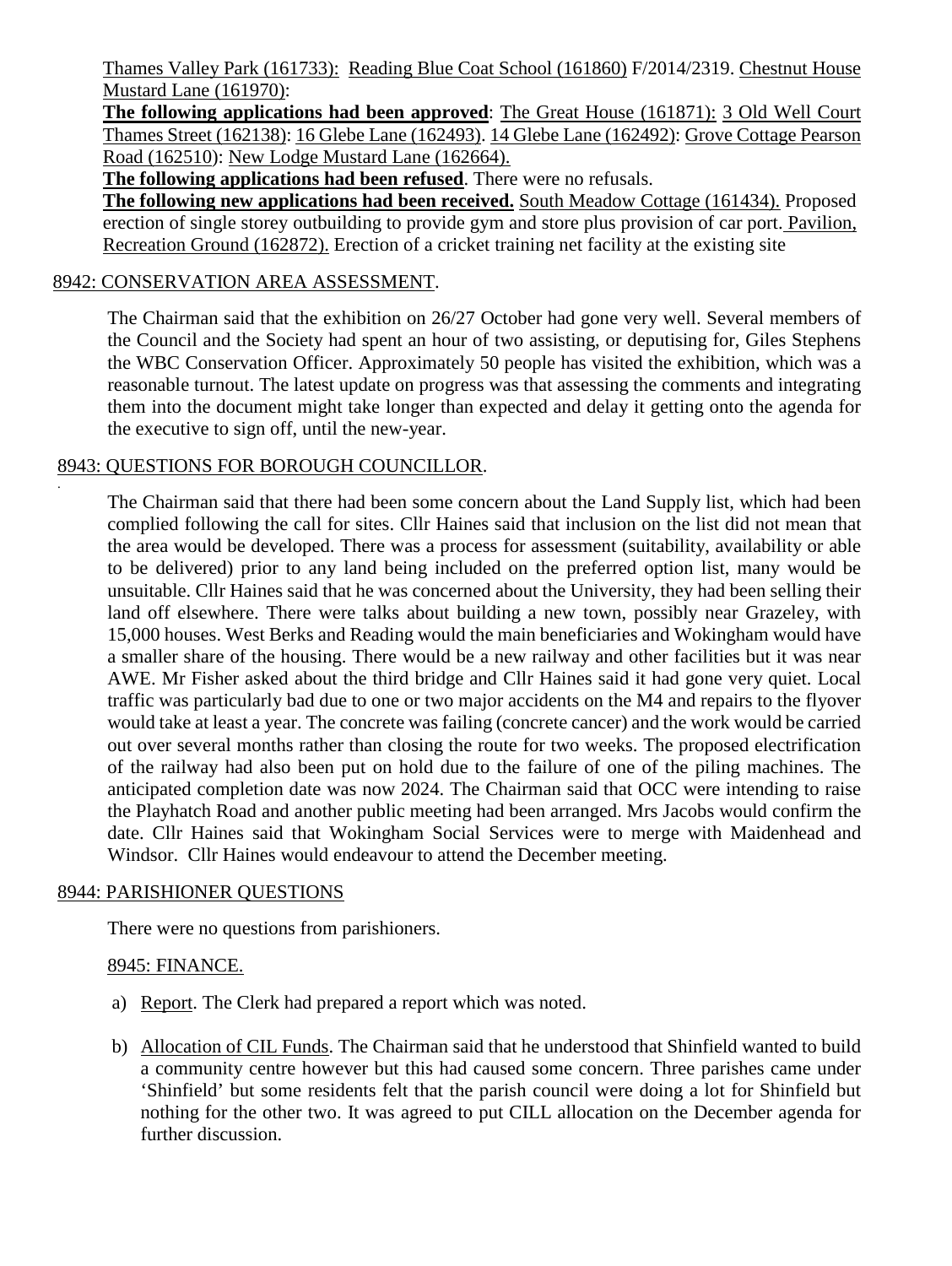c) Payment of Accounts Mr Morrison proposed and Mrs Jacobs seconded making the following payments and these were unanimously approved.

| Date      | Chq | Name          | Service item | Gross   | <b>VAT</b> | <b>Net</b> | Committee          | Sub-Comm.        |
|-----------|-----|---------------|--------------|---------|------------|------------|--------------------|------------------|
|           |     |               |              |         |            |            |                    |                  |
| 8 Oct 16  | 326 | <b>ISS</b>    | Dog Bins     | 104.00  | 17.33      | 86.67      | <b>AMENITIES</b>   | Dog Bins         |
| 3 Oct 16  | 327 | <b>Mazars</b> | Audit        | 360.00  | 60.00      | 300.00     | <b>ADMIN</b>       | Audit            |
| 3 Oct 16  | 328 | En. Agency    | Licence      | 51.93   | 00.00      | 51.93      | <b>ENVIRONMENT</b> | Wharf            |
| 3 Oct 16  | 329 | <b>SSE</b>    | Light Repair | 718.58  | 119.76     | 598.82     | <b>LIGHTING</b>    | M'tnce           |
| 3 Oct 16  | 331 | Henley. Land  | Mow Main     | 245.00  | 00.00      | 245.00     | <b>RECREATION</b>  | Rec. Mow         |
| 3 Oct 16  | 331 | Henley. Land  | Outfield.    | 65.00   | 0.00       | 65.00      | <b>RECREATION</b>  | <b>Sport Mow</b> |
| 17 Oct 16 | 332 | Henley. Land  | Mow main     | 245.00  | 0.00       | 245.00     | <b>RECREATION</b>  | Rec. Mow         |
| 17 Oct 16 | 332 | Henley. Land  | Mow Pond     | 410.00  | 0.00       | 410.00     | <b>POND</b>        | Pond Mow         |
| 17 Oct16  | 333 | Scribe        | $A/c$ system | 234.00  | 39.00      | 195.00     | <b>ADMIN</b>       | Accounts         |
| 19 Oct 16 | 334 | E Woodards    | Gate Padlock | 45.50   | 00.00      | 45.50      | <b>RECREATION</b>  | Padlock.         |
| 19 Oct 16 | 335 | K Trimmings   | Litter x 2   | 300.00  | 0.00       | 300.00     | <b>HIGHWAYS</b>    | Litter           |
| 31 Oct16  | 336 | Son. Land     | Wharf Mow    | 28.00   | 0.00       | 28.00      | <b>ENVIRONMENT</b> | Wharf Mow        |
| 31 Oct 16 | 336 | Son Land      | Play mow     | 28.00   | 0.00       | 28.00      | <b>RECREATION</b>  | Play Mow         |
| 31 Oct 16 | 336 | Son Land      | Cut hedge    | 40.00   | 0.00       | 40.00      | <b>RECREATION</b>  | Cut hedge        |
| 31 Oct 16 | 337 | Wicksteed     | Swing Rep.   | 312.00  | 41.60      | 270.40     | <b>ADMIN</b>       | Misc.            |
|           |     |               | <b>Total</b> | 3187.01 | 277.69     | 2909.32    |                    |                  |

PAYMENT OF ACCOUNTS OCTOBER '16 (1 TO 31 OCT)

## 8946: HIGHWAYS.

WBC had confirmed that CIL funds could be used for speed signs. Mr Fisher agreed to obtain the details from Mr Evans and progress ordering the speed signs.

Lorry Watch. This was ongoing.

Joint Parking Group Meeting. Mr Fisher had met Mr Hamblin and Mr Hine for first joint meeting. Unfortunately Mr Evans had missed the meeting. The group had drawn up a list of problem areas, which would be prioritised. Mr Hine would speak to the manageress at the Great House about meeting her with Mr Fisher to discuss the hotels parking problems. Mr Hamblin would speak to the RBCS. The Chairman said that the parking in Sonning Lane would be coming up for review in 2017 and double yellow lines might be considered. It was a police responsibility to monitor parking but WBC would take over the responsibility in 2017. Cllr Haines said that parishes could pay for a traffic warden if they wished to and some larger parishes were making arrangements to use this facility in some of their hot spots. Mr Fisher said that parking was an issue in Pearson Road for the residents of the Alms-houses and alternative possibilities were being explored. One resident's car had been damaged. Suggestions for alternative parking in the parish were at the RC&R Club and off Glebe Gardens. The Chairman said that these were short term and too far from the centre. Cllr Haines said that there would be a new park and ride at 'Winnersh station. .The Chairman said that he would attend the next joint parking meeting. Several signs were being obscured by vegetation and the Chairman would speak to WBC about this.

## 8947: RECREATION AND ENVIRONMENT W.G.

- a) Safety Checks. Mrs Pownall had checked the equipment and everything was fine.
- b) Water Drain-Off Work. This had now been completed and the Chairman said that it would need to be checked regularly to ensure that it wasn't being blocked by leaves.
- c) Security. Mrs Pownall said that Maplins had provided some help and two internal cameras with a monitor would cost £280 including one external camera. Cllr Haines said that it would need produce good quality photos for identification purposes. Mrs Pownall would speak to Mr Simpson again.